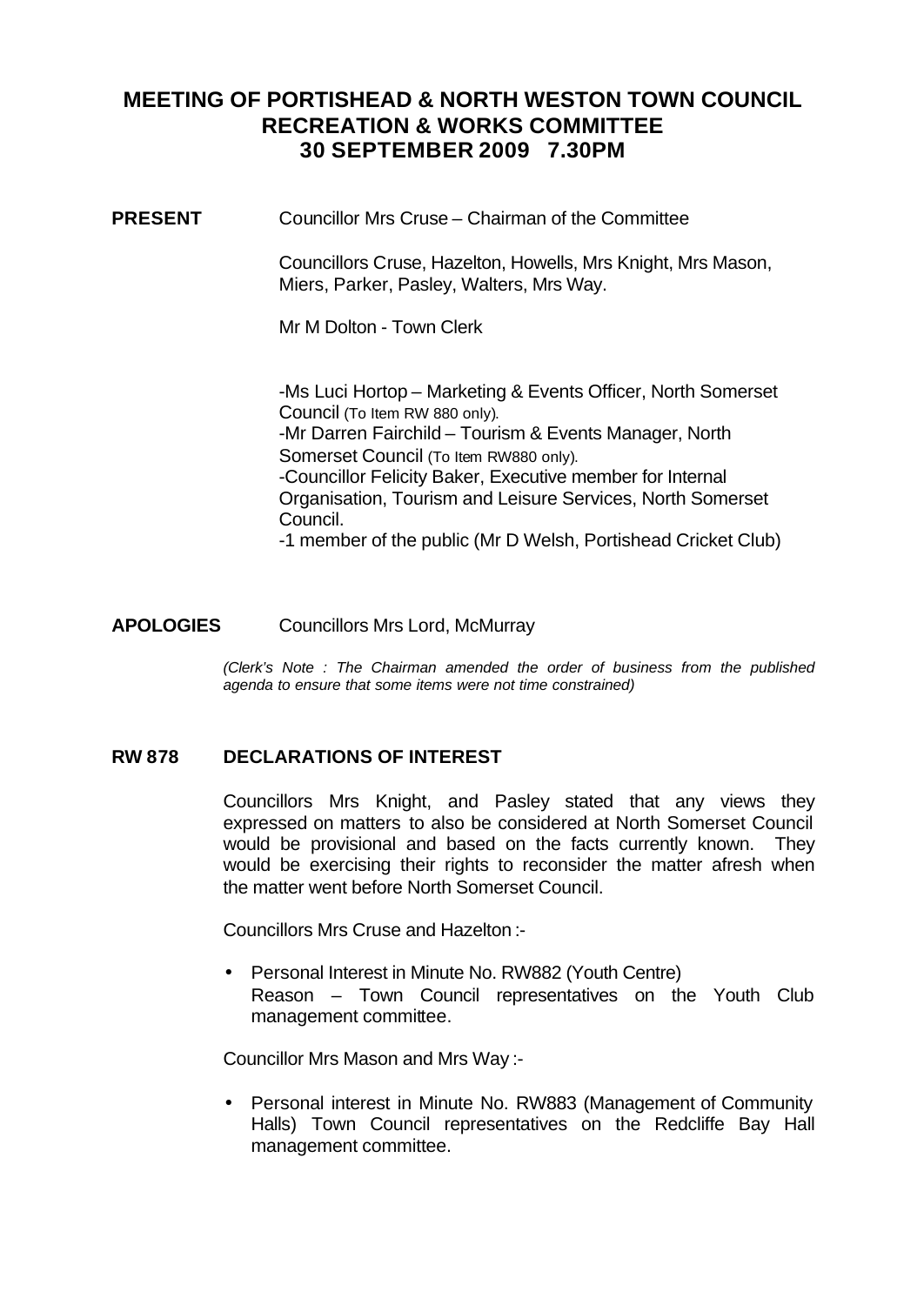# **RW 879 PUBLIC PARTICIPATION**

The 1 member of the public present, Mr Welsh, did not wish to address the meeting.

### **RW 880 CULTURAL EVENTS AT THE LAKE GROUNDS**

Mr Darren Fairchild and Ms Luci Hortop, North Somerset Council, addressed the meeting in response to the letter sent to North Somerset by the Clerk on behalf of members of Portishead & North Weston Town Council.

Mr Fairchild expressed that The Lake Grounds had been the venue for several events during the summer of 2009, which had met with varied support and feedback. He was pleased that the members of this Council had made the approach to discuss these matters, and wished to work in liaison with members for future events.

In response to questions and comments from members Mr Fairchild stated that there was no set programme for 2010 as yet, and that every effort was being made to promote the Lake Grounds as a viable venue to event promoters, but that the location was competing with sea front venues in Weston-super-Mare which could attract much larger audiences.

Discussion ensued on suitability of certain types of events. It was generally agreed that the 'music at the lake' events had been very well received, and members present felt that open air theatre and classical music events were well suited and in keeping with the venue. The soft nature of the ground restricted the use of heavy equipment, vehicles, and fencing, with events such as a circus not being practical at that location.

It was acknowledged by Mr Fairchild, that the public facilities infrastructure on The Lake Grounds, e.g. public toilets, were not currently of a standard and scale to support large scale events.

The issue of small local groups and organisations being unable to stage events at the venue due to the requirement for a £5 million indemnity insurance was raised by members. In response Mr Fairchild assured the meeting that there are arrangements available for such groups to be added to the North Somerset insurance indemnity policy for a small one off premium.

Members bought to the attention of the representatives from North Somerset, that if assistance with finance was to be sought in future, then North Somerset would need to be aware of the deadline dates and grant / budgeting processes of this Council. Such details had been previously provided on several occasions. Members also reiterated the need for North Somerset to be aware of the potential use of the 'special expenses' element of Council Tax charging when considering future financial requirements for events.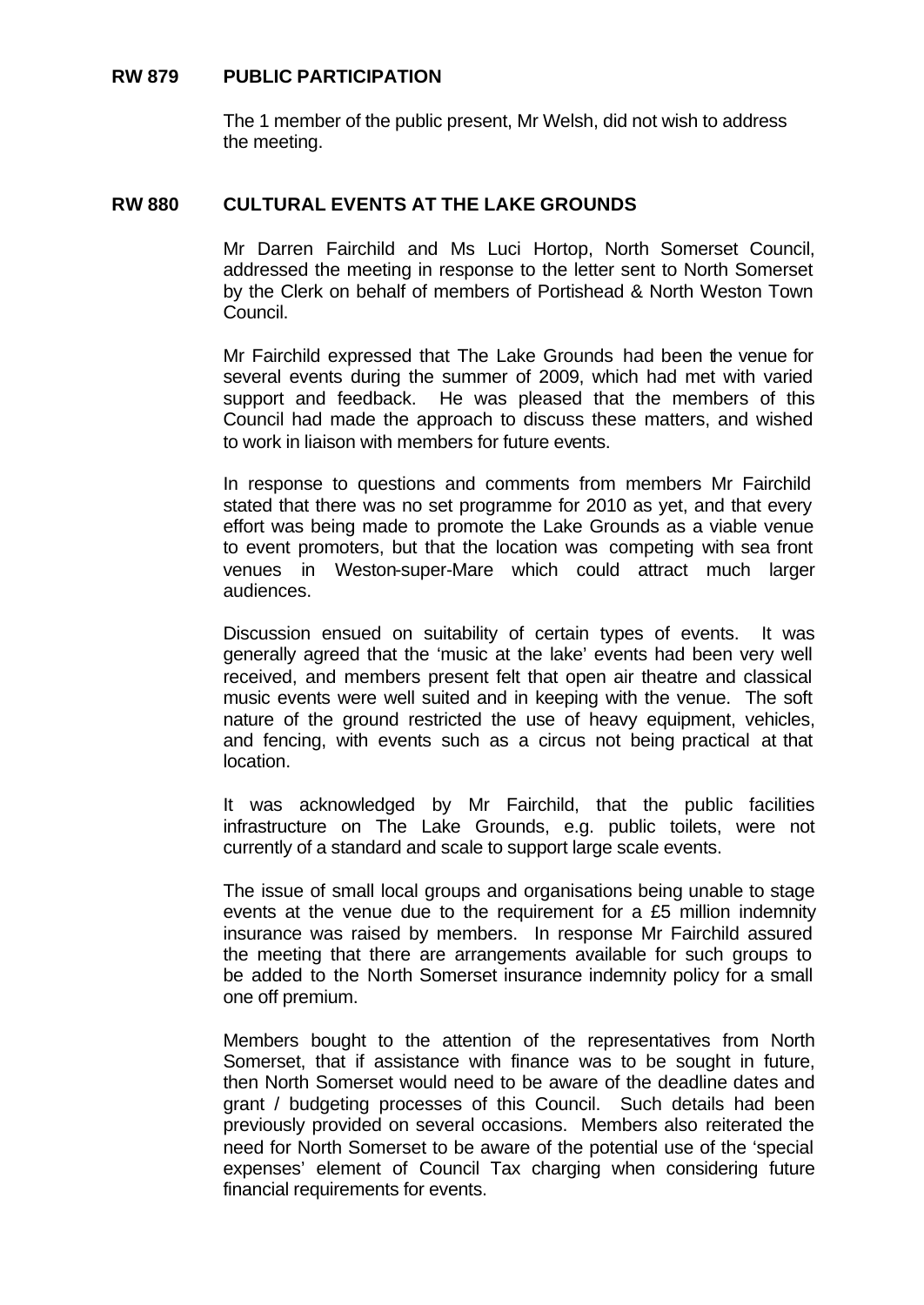It was agreed that the recently formulated working party of this Council would welcome the opportunity to work with North Somerset Council in preparing a programme of events at The Lake Grounds to mark the Centenary during 2010.

### RECOMMENDED that

Portishead and North Weston Town Council note the intentions of North Somerset Council in relation to future events at The Lake Grounds. Members of the 'Cultural Events Working Party' of this Council look forward to further consultation from North Somerset Council in relation to North Somerset's programme of events to mark the centenary of The Lake Grounds in 2010.

# **RW 881 URGENT REPAIRS – MERLIN PARK SKATEBOARD FACILITY**

Members received the report of the Clerk which outlined why urgent repairs had become necessary to the facility. Whilst it was not an immediate safety issue, any delay in conducting the necessary repairs would undoubtedly result in the facility having to be closed on safety grounds.

Councillor Mrs Cruse also made the meeting aware of recent, relatively extensive, graffiti that had been applied to the ramps on the facility. This matter had been reported to the police who had recorded the crime. A suggestion had been made by the PCSO that there was potential to seek to have the complete facility decorated by 'urban art', which would have the effect of covering the unlawful graffiti, and may lead to some 'ownership effect' by local youths.

Following discussion by members it was agreed that this suggestion should be pursued.

### RECOMMENDED that

The Portishead and North Weston Town Council

- (i) Authorise the Clerk to arrange the required repairs to the skateboard facility to a maximum cost of £2000.
- (ii) The Clerk to liaise with the local police to seek to arrange for the facility to be decorated with 'urban art' to a maximum cost of £100 to cover fees and materials.

#### **RW 882 YOUTH CENTRE**

Due to the personal interest declared by Councillor Mrs Cruse for this item, the Chairmanship of the meeting for the item was passed to Councillor Walters.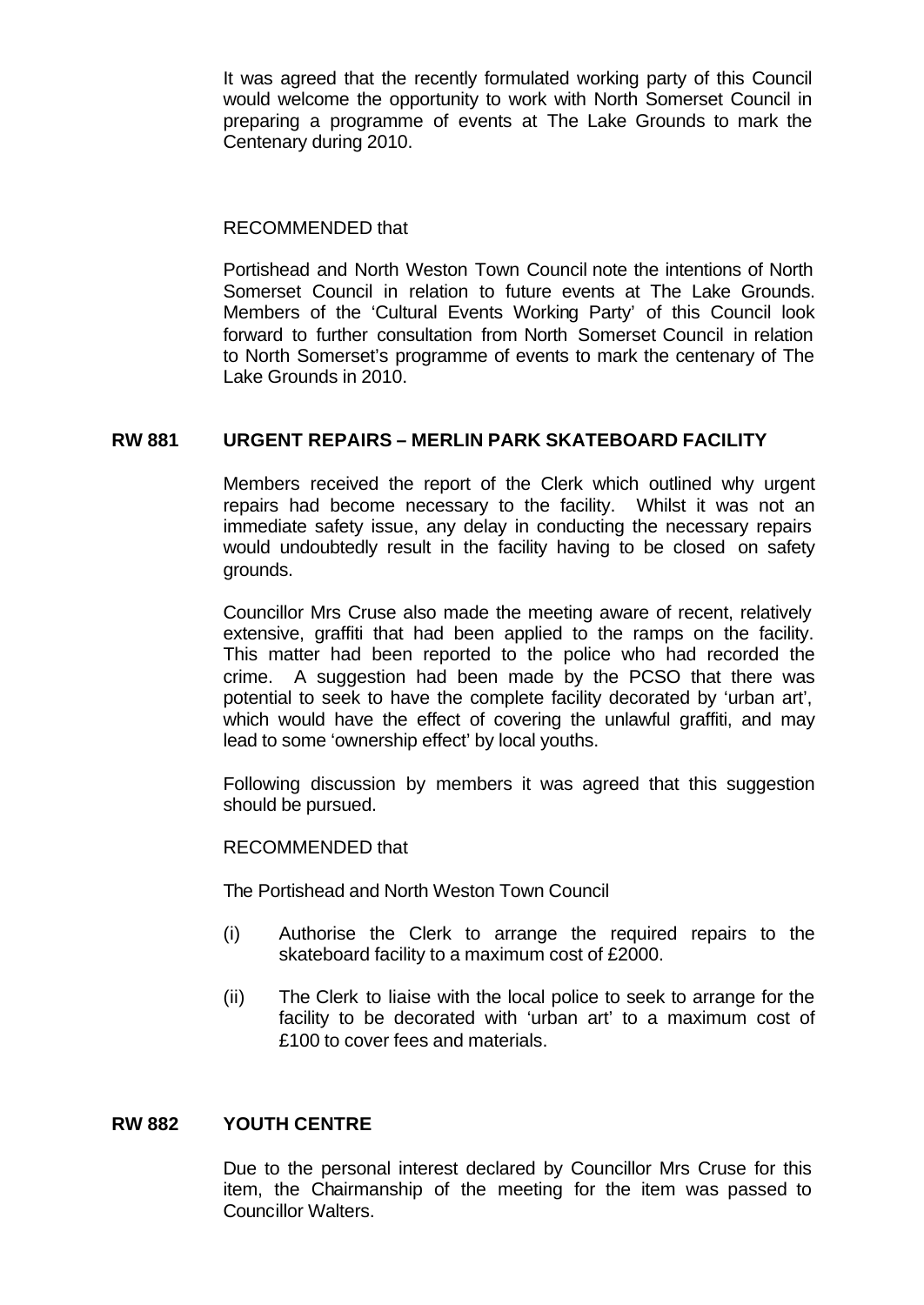Members were provided with copies of the minutes of a meeting of the Youth Centre Management Committee held on the 22<sup>nd</sup> September 2009. Councillor Mrs Cruse then summarised the main points of that meeting, which included:

- North Somerset Council are able to proceed to Phase 2 of the redevelopment, with an anticipated start date of June 2010.
- The main funding for the project is available, with some funds spread over the next 2 years.
- Wilmot Dixon will be the design and build contractors of the redevelopment.
- As per the letter from Mr Phil Hall, North Somerset Council (3 July 2009 – circulated to members in July), the main issue is the future management and maintenance responsibility of the Youth Centre building. North Somerset Council wish to cease the responsibility and want either the Youth Centre Management Committee, or the Town Council, to take over.
- The Youth Centre Management Committee wish the lease arrangements to remain as they are at present.

In discussion members felt that they would be unable to make any decision on the issues involved, until accurate running cost figures were available. Councillor Hazelton informed the meeting that he was in the process of ascertaining these, but still awaited definitive figures from North Somerset Council to ensure members were fully informed.

The original lease letting the land from this Council to North Somerset does not expire until the year 2064, and does not include an escape clause. As discussed at previous meetings of this committee, the lease conditions place responsibility for maintenance of the building with North Somerset Council.

Members agreed that the matter will be subject of further discussion, but in the meantime North Somerset Council should be reminded of their obligations under the terms of the lease.

RECOMMENDED that.

Portishead and North Weston Town Council communicate to North Somerset Council, that they expect North Somerset Council to comply with the terms of the lease dated  $10<sup>th</sup>$  June 1966.

# **RW 883 MANAGEMENT OF COMMUNITY HALLS**

Members received the report of the Clerk. The report outlined the need for a review of the management arrangements for all Community Halls operated by the Town Council. The Clerk had also drawn to the attention of members an unanticipated requirement to make alternative arrangements for the caretaking of the Trinity Community Hall due to the Trinity School no longer being able to provide this.

Members discussed the situation and all agreed that such a review should be conducted, and the Clerk be asked to make interim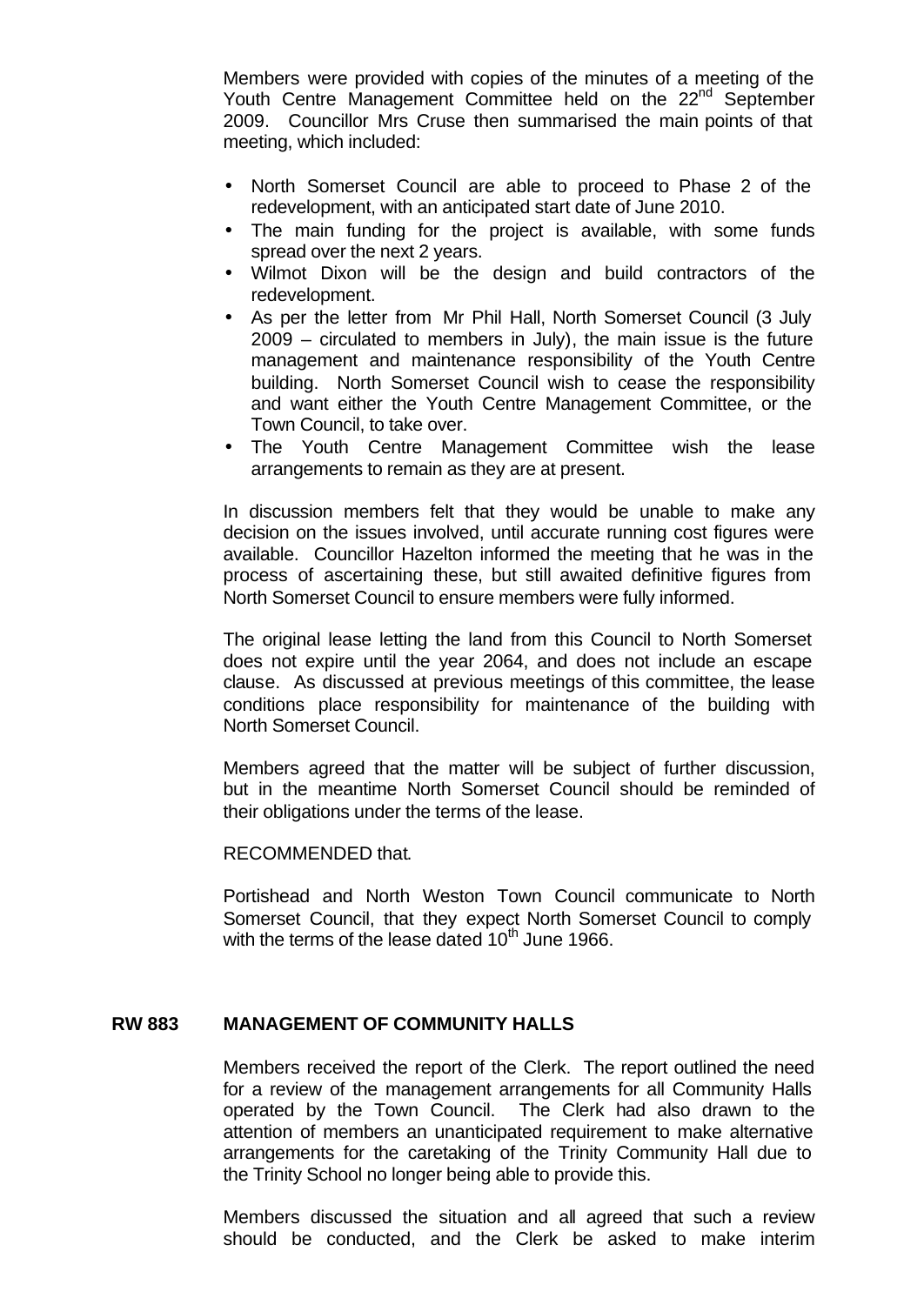arrangements for the caretaking at Trinity Community Hall until the outcome of the review was known.

Members agreed that the existence of such a review should not cause anxiety to current members of staff, and as requested by the Clerk, he should be authorised to inform staff that no redundancies are anticipated.

RECOMMENDED that:

- (i) A Project Working Party is formed, comprising of approximately 3 / 4 members and the Clerk as ex-officio.
- (ii) The terms of reference of the Project Working Party to be *'To review the current arrangements for the management of all community halls operated by this Council, and make recommendations for the future management of those halls and report accordingly to the Recreation & Works Committee'.*
- (iii) The Clerk to reassure all current staff that no redundancies are anticipated.
- (iv) The Clerk to implement interim arrangements for the management of the Trinity School Community Hall utilising current staff resources and remaining within current budgeted staffing costs.

#### **RW 884 BUS SHELTERS PROJECT UPDATE**

Members received the report of the Deputy Clerk Mrs Tranter, together with an attached detailed schedule of the works in progress on the project.

Members unanimously agreed that they wished to record their thanks to Mrs Tranter for her effort on this project on behalf of the Town Council.

RECOMMENDED that

The Portishead and North Weston Town Council note the report of the Deputy Clerk on progress being made on the bus shelter project.

#### **RW 885 RETAIL COMMUNITY AWARDS**

A letter from Mrs Tracey Fowler of Portishead to the Chairman of the Council had been circulated to all members.

Mrs Fowler requested that members consider that an annual award be made by the Town Council for 'Retail Customer Service' within the town.

Members discussed the proposal, and agreed that the idea was worthy of further consideration, and would ask Mrs Fowler to submit further detailed proposals to the Recreation and Works Committee, as she had offered to do in her letter.